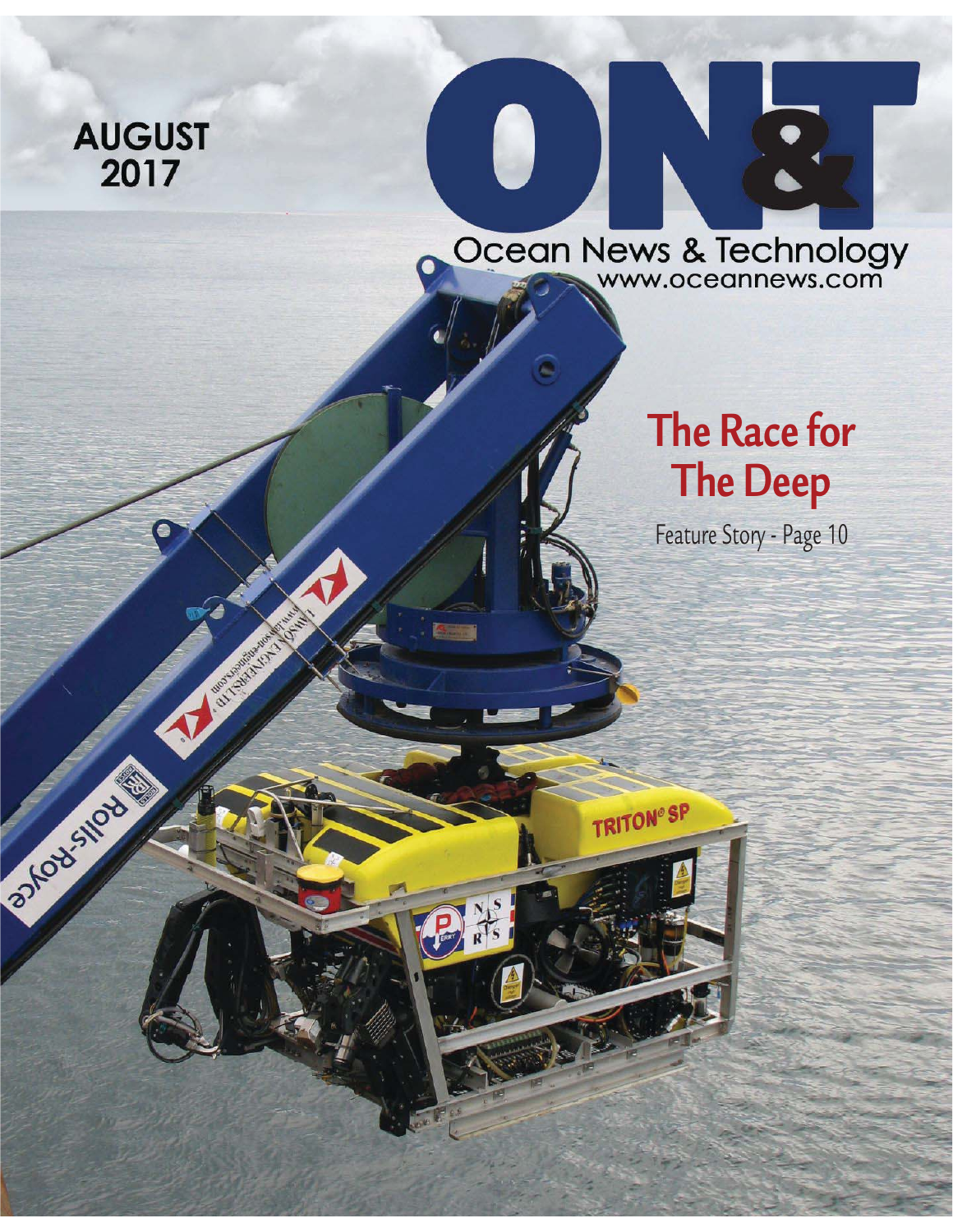

Rotech Subsea Posts 400% Revenue Increase

# **PRODUCT SPOTLIGHT**



Technology Pan & Tilt **Positioners** 

## **EDITORIAL FOCUS**Brazi<br>13% us Gi **32**

Deepwater Pipeline Predictions: Transmission and Export Pipeline Demand Lead Slow Recovery in Pipeline Installations



SMD Develops High-Speed ROV Capability



SeaSense™ Serial Protocol: Improved Control



OSI Delivers Construction Phase of ATISA Network



Lockheed Martin-Led Team Launches Future USS Billings



#### **About the Cover**

*Submarine Rescue Service's remotely operated vehicle (ROV) being launched. This will be used to clear debris from around a stricken submarine and to deliver survival stores to buy time until a rescue can be mounted. Training exercises are held about four times a year.*

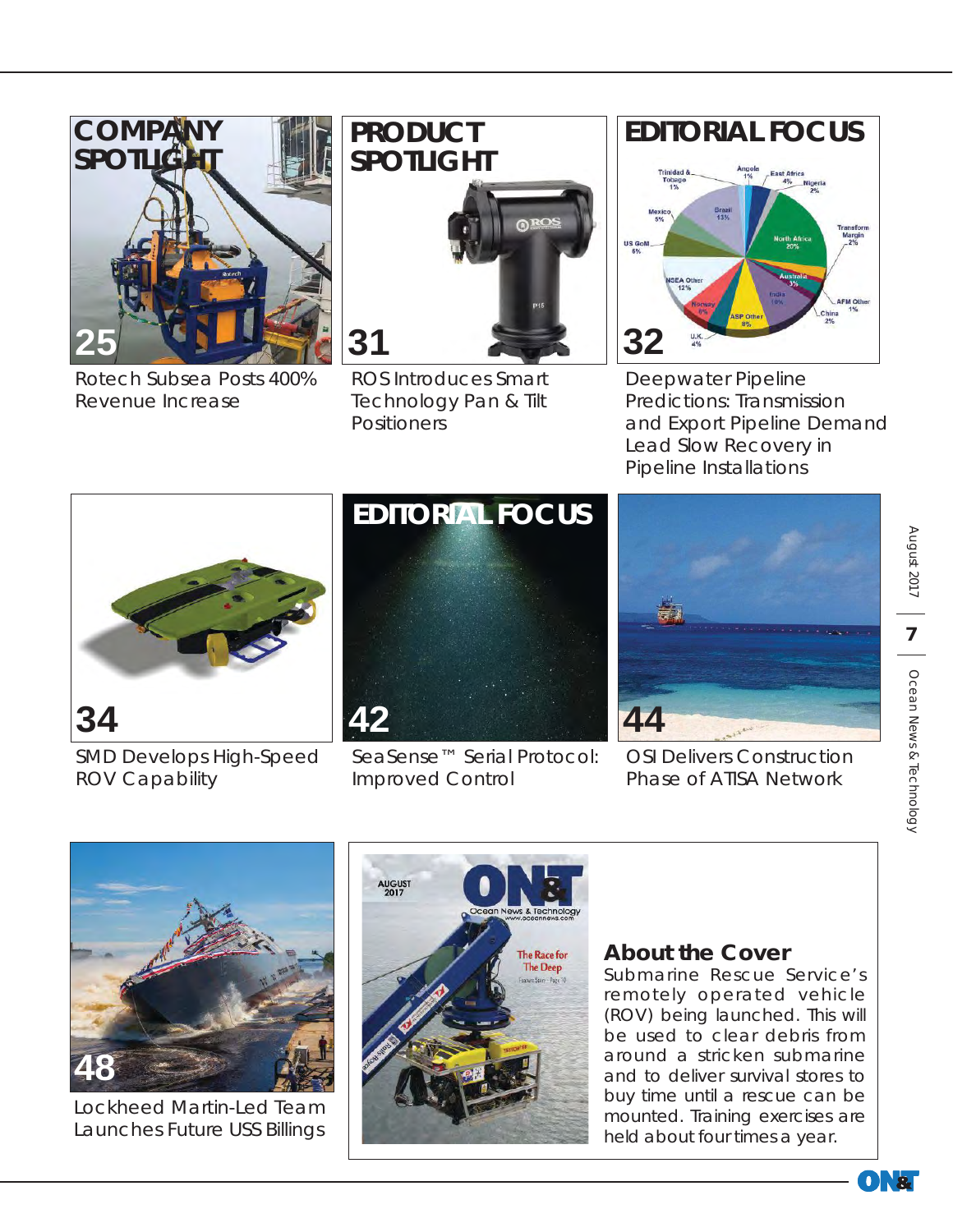## **EDITORIAL FOCUS**

## **SeaSense™ Serial Protocol: Improved Control**

While developing their next generation of subsea products, DeepSea Power & Light uncovered limitations in existing EIA-232 and EIA-485 serial protocols used throughout the subsea industry. Some systems use binary protocols difficult to operate without additional software, and others are limited in functionality and extensibility. In response, DeepSea developed the SeaSense™ protocol, an innovative serial protocol offering access to advanced on-board monitoring, diagnostic, and control technologies while improving usability and flexibility over other protocols.

The SeaSense™ protocol uses human readable commands with simple formatting rules and an optional checksum field. Real-time validation and error-tolerant operation are built into the design to make testing and troubleshooting systems straightforward. SeaSense™-enabled products operate in multi-protocol installations and seamlessly respond to more than one serial protocol. For example, the HD Zoom SeaCam operates natively with both Sony VISCA™ and SeaSense™ commands.

A core command set and common formatting across all SeaSense™-enabled products keep the basic setup and operation consistent and simple. A typical command includes an address, a command ID, an access type character that designates what operation the command performs, and optional data (Figure 1). The combination of command IDs and access types both gives flexibility to the protocol and keeps unique commands to a minimum. Using the LED SeaLite® as an example, LOUT? queries the current light output, LOUT=50 sets the output to 50%, and LOUT+ or LOUT- increments or decrements from the current value.



*Figure 1. Example of a basic SeaSense™ command.*